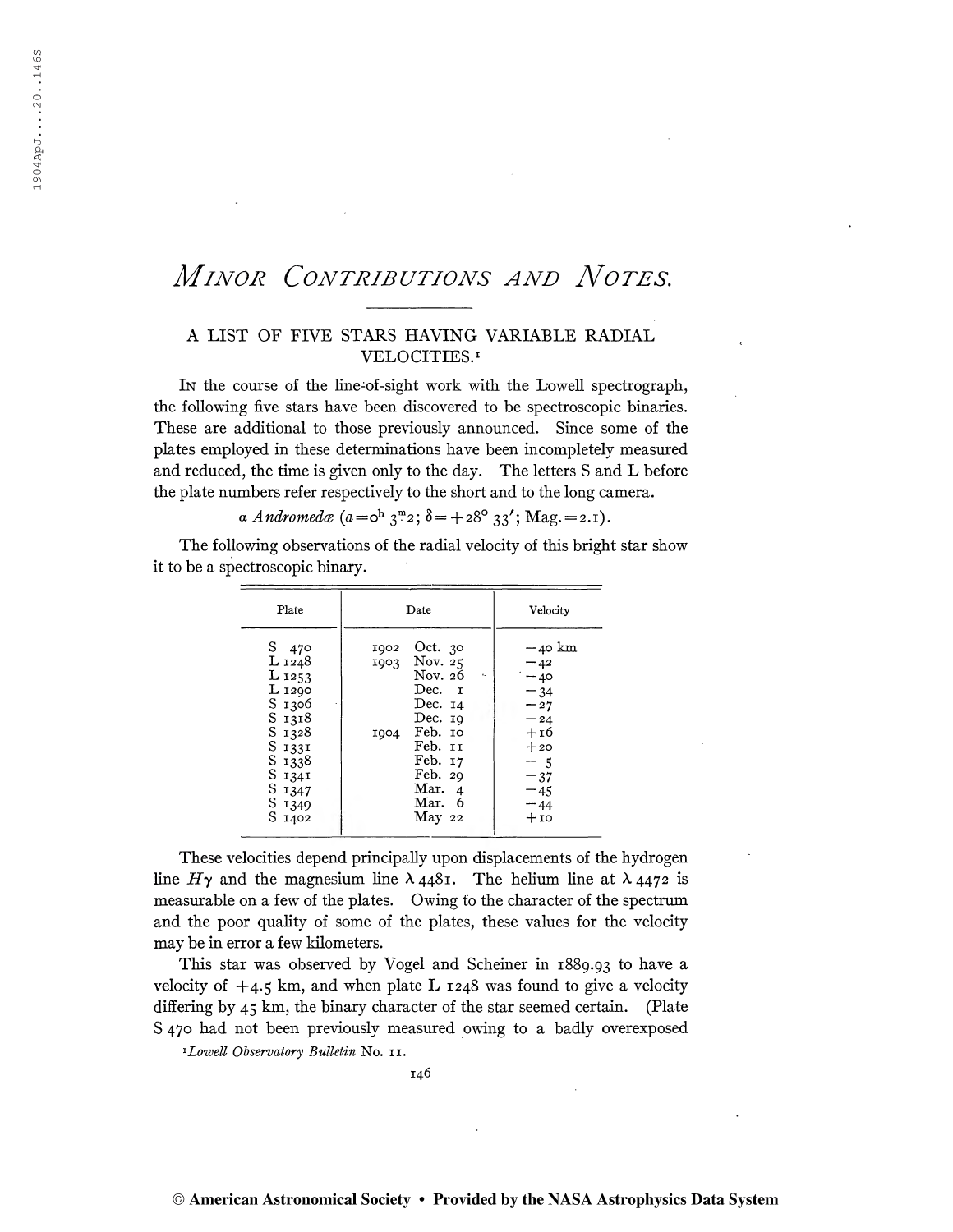

PLATE XII.

Faint Stars near Trapezium in Nebula of ORION. (The numbers for the brighter stars are Bond's.)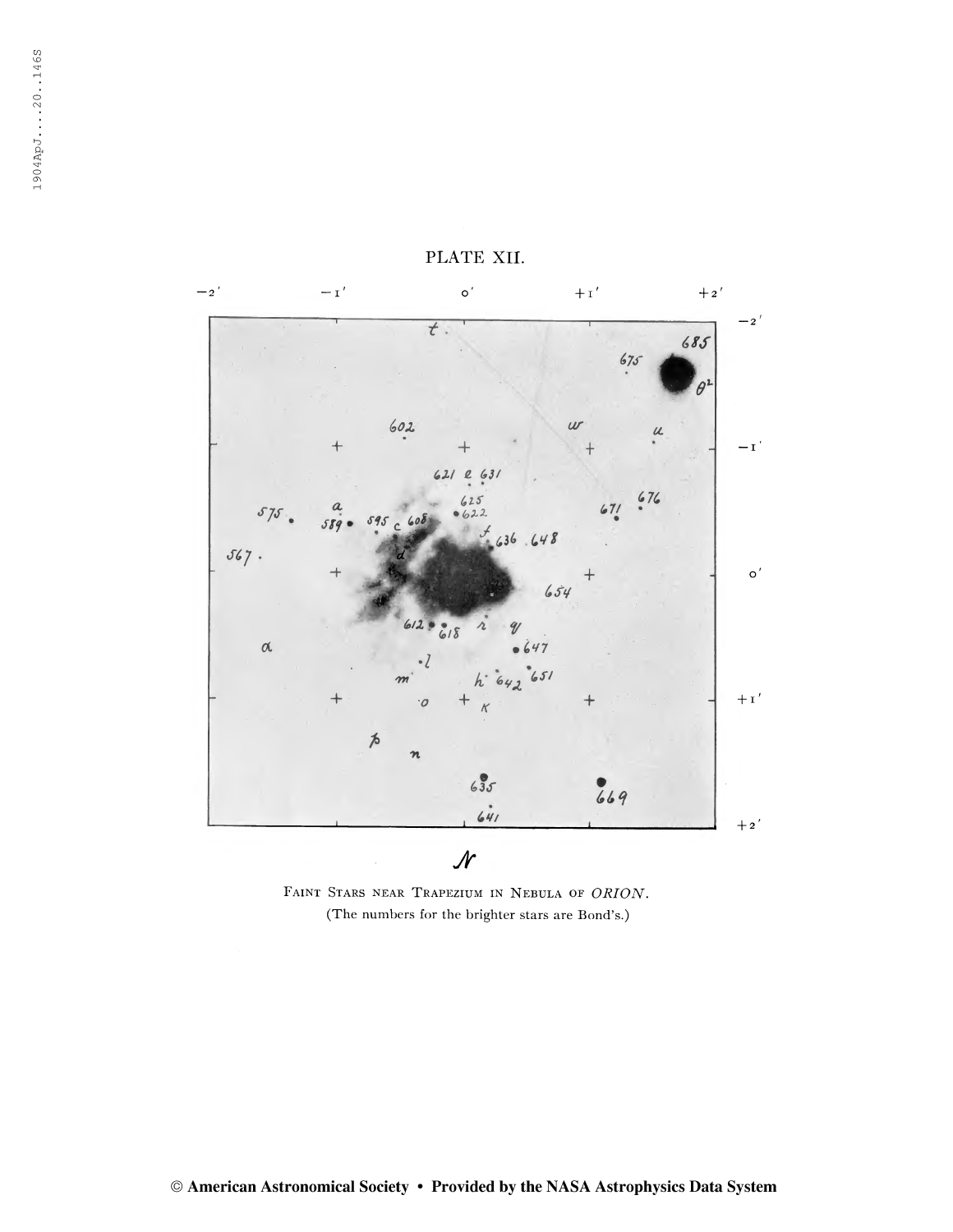## MINOR CONTRIBUTIONS AND NOTES 147

comparison spectrum.) These observations seem to indicate a period of about one hundred days, and a highly eccentric orbit. '

a Librae (a =i4<sup>h</sup> 4S<sup>m</sup> 4; <sup>S</sup> = -i5° 37'; Mag. =2.3).

The observations of this bright star showing the variation in its radial velocity are the following:

| Plate                                             | Date                                                          | Velocity                           |
|---------------------------------------------------|---------------------------------------------------------------|------------------------------------|
| S 1406<br>S <sub>1460</sub><br>S 1482<br>$S$ 1500 | $\operatorname{May}$ 24<br>1004<br>Tune 21<br>June 27<br>Tuly | $-60$ km<br>$-20$<br>$+4$<br>$+20$ |

The spectrum of this star is somewhat more advanced than that of Sirius, and is quite similar to that of  $\alpha$  Piscis Austrini. There are numerous metallic lines, but they are poorly defined and not suitable for accurate measurement. The appearance and behavior of the hydrogen line  $H<sub>\gamma</sub>$ suggest that both components are bright.

$$
\sigma \text{ Scorpii } (a = \mathbf{1}6^{\mathrm{h}} \mathbf{1}5^{\mathrm{m}} \mathbf{1}; \delta = -25^{\circ} 2\mathbf{1}'; \text{Mag.} = 3.0).
$$

The variation in the radial velocity of this star was discovered from the second plate. The observations are as follows:

| Plate                                             | Date                                          | Velocity                              |
|---------------------------------------------------|-----------------------------------------------|---------------------------------------|
| S 1451<br>$S$ 1475<br>S <sub>1481</sub><br>S 1506 | June 18<br>1904<br>June 25<br>Tune 26<br>July | $-z5$ km<br>$+2\overline{5}$<br>$+17$ |

The spectrum is of the *Orion* type, and the lines are quite well defined.

X Sagittarii 
$$
(a = \mathbf{i} \mathbf{i}^h \mathbf{4} \mathbf{i}^m \mathbf{3}; \delta = -\mathbf{2} \mathbf{i}^{\circ} \mathbf{4} \mathbf{8}'; \text{Mag.} = 4.9).
$$

This is the visual variable  $X$  Sagittarii, having a period of seven days. Only two spectrograms of the star have thus far been secured. They give the following values for the radial velocity. :

| Plate            | Date                       | Velocity          |
|------------------|----------------------------|-------------------|
| S 1455<br>S 1464 | June 19<br>June 22<br>1904 | $+$ 1 km<br>$-22$ |

This range is not great, but the spectrum contains many well defined lines, and there is no reason for doubting the reality of the variation in the